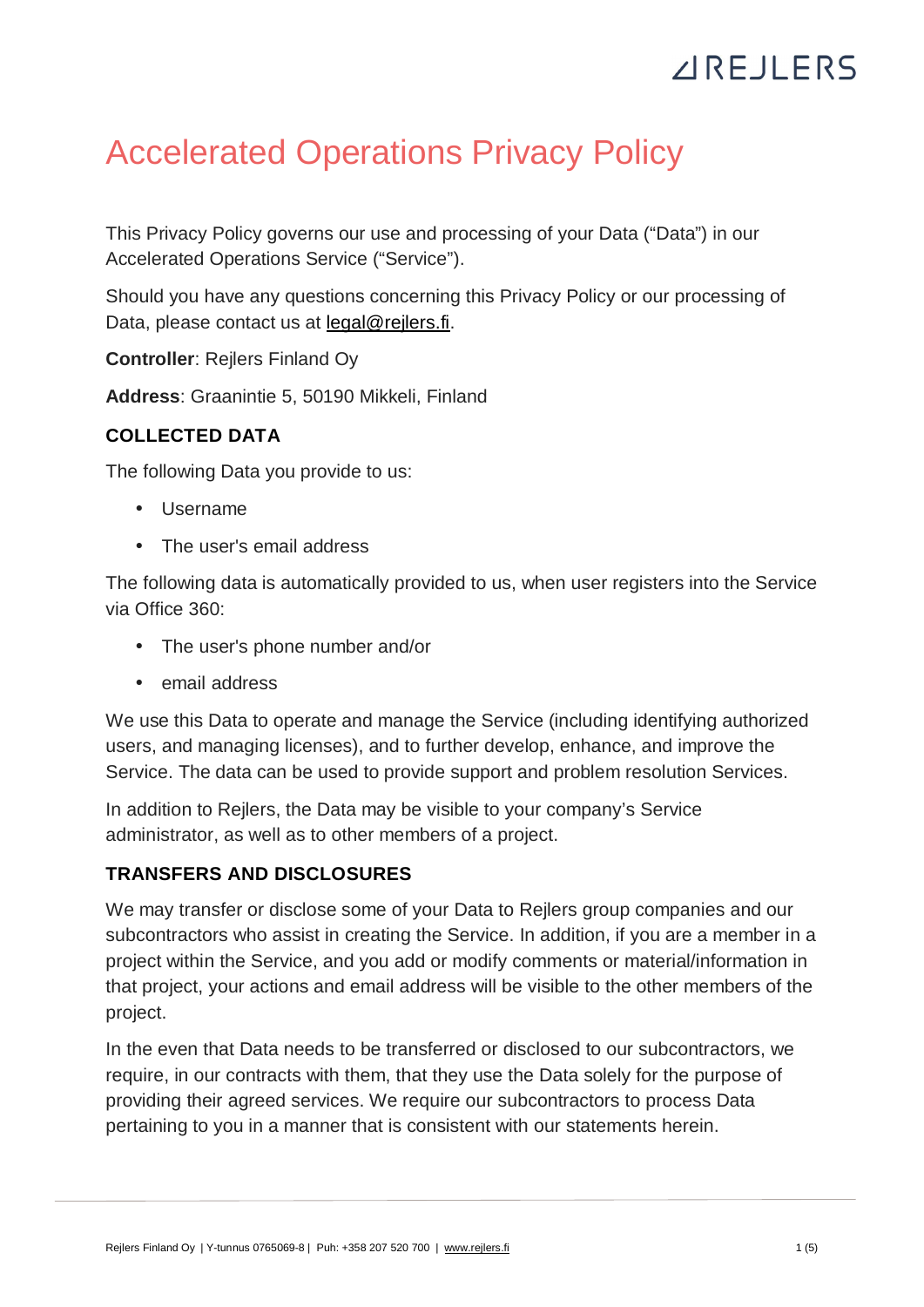# **VIRE JI ERS**

## **INTERNATIONAL TRANSFERS**

We do not transfer Data outside the European Economic Area.

When we transfer Data outside the European Economic Area, we secure such transfers of Data according to the requirements of the law. We do this by imposing appropriate technical and contractual safeguards on relevant subcontractors and Rejlers group companies, for example by using standard data transfer clauses that are approved by the European Union – the fixed content of such clauses is available here.

In some cases, we may also accept other mechanisms to justify transfer outside the EEA. Such other justifications include providing data to entities who have registered under the United States' Privacy Shield program or providing data to entities processing such data in countries with an adequate level of privacy legislation that safeguards the data subject's rights.

We only do global or cross-border Data transfers for a good reason and after assessing the resulting privacy risk.

## **OTHER USES AND DISCLOSURES**

There are circumstances not covered by this privacy policy where the use or disclosure of Data may be justified or permitted, or where we may be obligated by applicable laws to disclose information without acquiring your consent or independent of service provisioning.

One example includes complying with a court order or a warrant issued by the authorities in the relevant jurisdiction to compel the production of information.

Similarly, there may be other circumstances where there is a justifiable legitimate interest to disclose limited sets of information to a third party. Examples of such disclosures include cases where we need to protect ourselves against liability or to prevent fraudulent activity, where it is necessary to solve or contain an ongoing problem, or where we need to meet the legitimate information requirements of our insurers or governmental regulatory agencies. In any such action, we will act according to the applicable laws.

We may also need to transfer your Data as part of a corporate transaction, such as a sale, merger, spin-off, or other corporate reorganization of Rejlers, where the information is provided to the new controlling entity in the regular course of business. Rejlers group discloses and transfers data internally as required by our then current operational model. We do, however, limit the disclosures internally to only those group companies, units, teams, and individuals who have a need to know such information for the intended purposes of processing it.

We weigh each disclosure requirement carefully and take the possibility of such disclosure requests into account when deciding where and how we store your Data.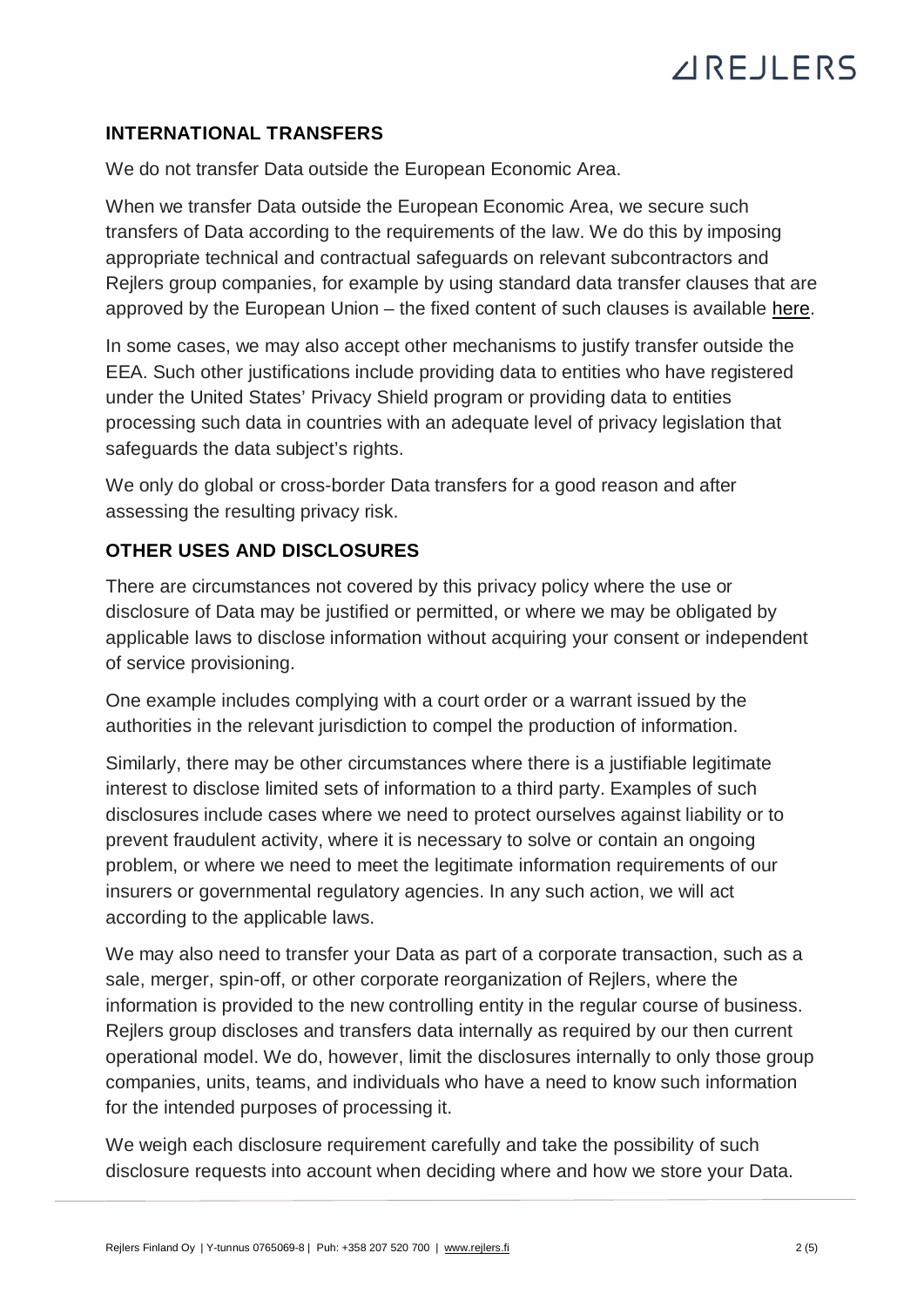

### **THIRD PARTIES**

Our Service may be provided in conjunction with our partners. This privacy document only applies to Data as long as that data is within Rejlers' realm of influence. Where your Data is processed by other entities for their independent purposes, such other party is responsible for processing your Data in a justified manner in accordance to their policies as well as for fulfilling your rights under data protection laws. For example, in the event that the user credentials have been provided to you by a third party with admin rights, such third party is a separate controller of your Data. Similarly, if you register to the Service via Office 360, Windows is a separate controller of your data, and their privacy statement can be found here https://privacy.microsoft.com/en-US/privacystatement.

#### **LEGAL GROUNDS**

In order for us to fulfil our contractual obligation of providing you the Service – create an account for you, enable you to operate the Service, and to notify you of any issues concerning the Service – we need Data from you. In addition, we have a legitimate interest to collect and process Data to ensure the security of our Service, the confidentiality of our customers' information in the Service, as well as our customer's project management.

#### **RETENTION**

The Data is retained only for as long as required for the above purposes. As the same person might be a member of various projects of different customers, deletion of a project or a business account does not necessarily mean the deletion of your Data. Your Data is however automatically deleted, if you have not used your account in any project in a year. You will be sent an automatic notification prior to such notification, in case you wish to keep your account active. Please note, that if you have added comments or material in to the Service, you're email address will be visible in such projects' activity log even after the deletion of your account due to the abovementioned legitimate grounds.

#### **SECURITY**

We use appropriate technical and organisational measures designed to protect the Data that we collect and process of you.

We use physical, administrative, and technical security measures to reduce the risk of loss, misuse, or unauthorized access, disclosure, or modification of your Data. The measures we use are designed and continuously developed to provide a level of security appropriate to the risk of processing your personal information.

All Data is stored on secure servers operated by Rejlers or our partners with access limited to authorized personnel only.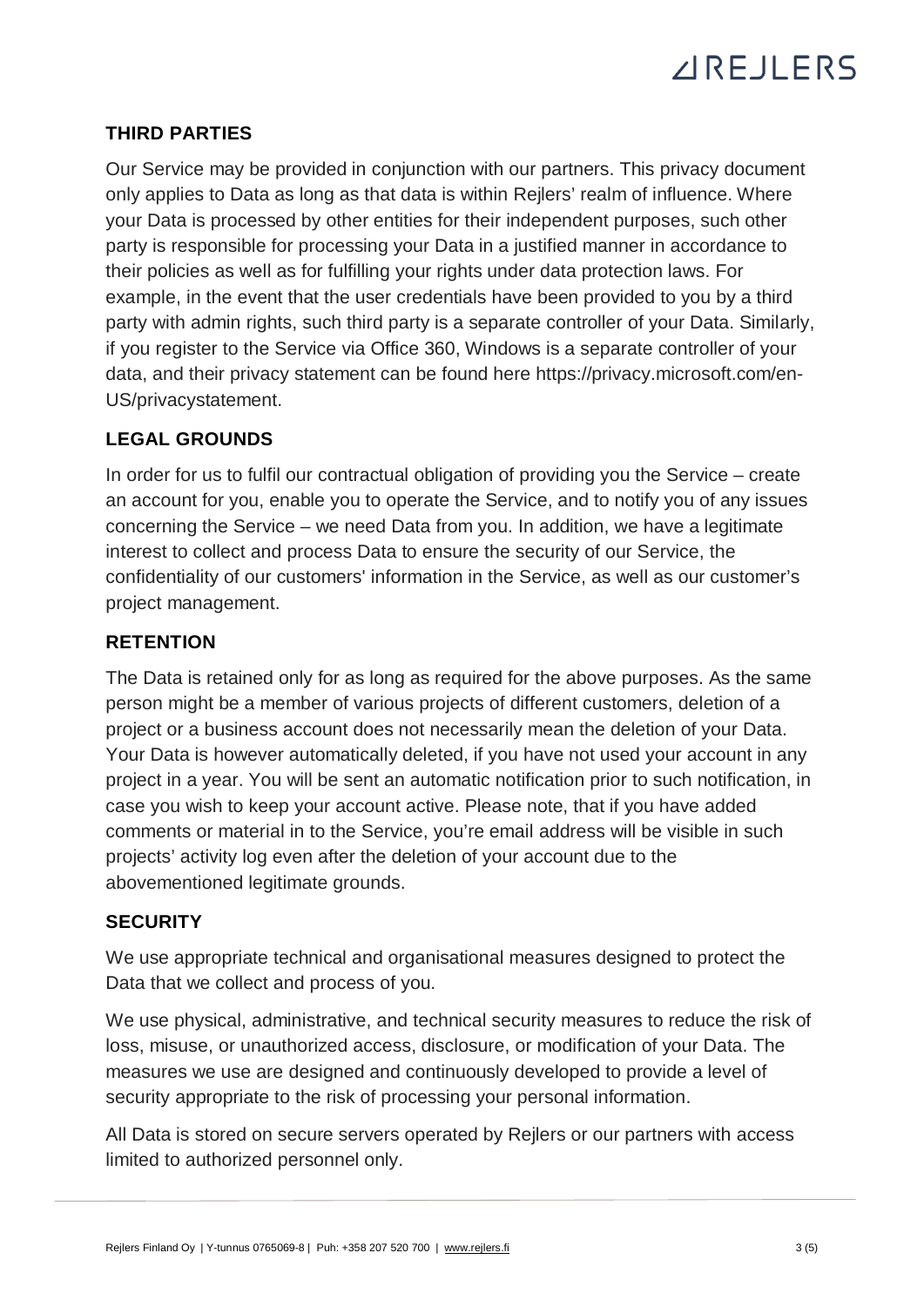## **VIRE JI ERS**

## **YOUR RIGHTS**

Information on your statutory rights and how to contact us.

You have the right to the data that we have on you. In particular, you have the following rights to the Data that we hold on you:

- **Access and rectification**. You have the right to ask us what Data we have on you and to get a copy of the data that we can identify pertaining to you in this context. Should you find any errors (e.g. obsolete information) in such data, we urge you to contact us to resolve the issue. In cases, where the user credentials have been granted to you by a third party admin, they may correct you information directly.
- **Objection**. You are entitled to object to certain processing of Data, including for example the processing of your Data when we base our processing of you on a legitimate interest. In such case you need to establish a legally valid rationale for your objection.
- **Right to be forgotten**. You also have the right to request us to cease storing your Data and erase it. In this case you need to establish a legally valid rationale for your request. In case of us having a legitimate reason for continuing to store the Data, we will inform you of such.
- **Portability**. You also have the right to ask for Data that you yourself have provided pursuant to a contract. You may request the data in a structured, commonly used, and machine-readable format and further that the data is transmitted to another controller, where technically feasible.
- **Restriction**. If you establish that the data we have on you is incorrect or we have no legal right to use it, you may request that we cease any further processing of your Data, and merely keep it in store until the issue is resolved.

Note that there may be situations where our confidentiality obligations, our right of professional secrecy, and/or our obligations to provide our Service (e.g. to your employer) may prohibit us from disclosing or deleting your Data or otherwise prevent you from exercising your rights. Your above rights are also dependent on the legal grounds based on which we process your Data.

If you have any complaints about how we process your Data, or would like further information, please contact us at any time. If you feel that we are not enabling your statutory rights, you have the right to lodge a complaint with a supervisory authority. In most cases, this authority is the Finnish Data Protection Ombudsman (www.tietosuoja.fi).

## **CHANGES**

To continue keeping this document up to date, we will make changes and additions to this from time to time also in the future.